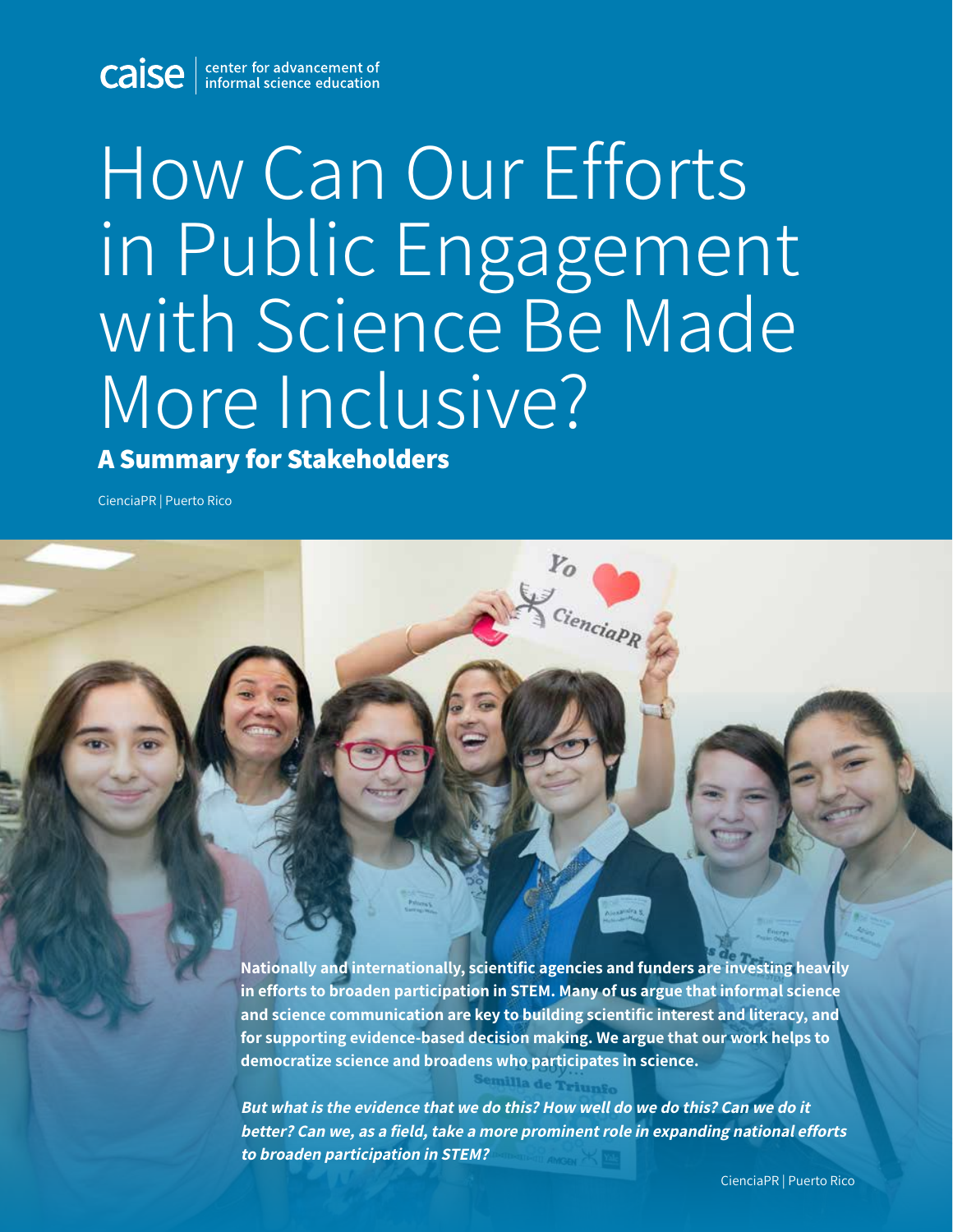

### Initiating Staff Reflection and Discussion

One step toward answering these questions in ways that align with institutional priorities is to consider more deeply and strategically what broadening participation means in your community, and how your programs or efforts can be shifted to be more inclusive.

Toward these ends, in 2017 the Center for Advancement of Informal Science Education (CAISE) convened a group of 15 science communication and informal STEM education experts—both practitioners and researchers—to identify key barriers that keep our fields from being "at the table" in more than a peripheral way when communities seek to make real change in science engagement.

The task force produced a set of conversation guides and resources to support reflective conversations among professionals seeking to identify areas for growth and change. These conversations could be as small as a series of three 90-minute meetings to a longer arc that is seen as a starting point for further development and investment in broadening participation. Be found the task force produced a set of conversation<br>guides and resources to support reflective<br>conversations among professionals seeking to<br>identify areas for growth and change. These<br>conversations could be as small as

A list of task force members and contributors can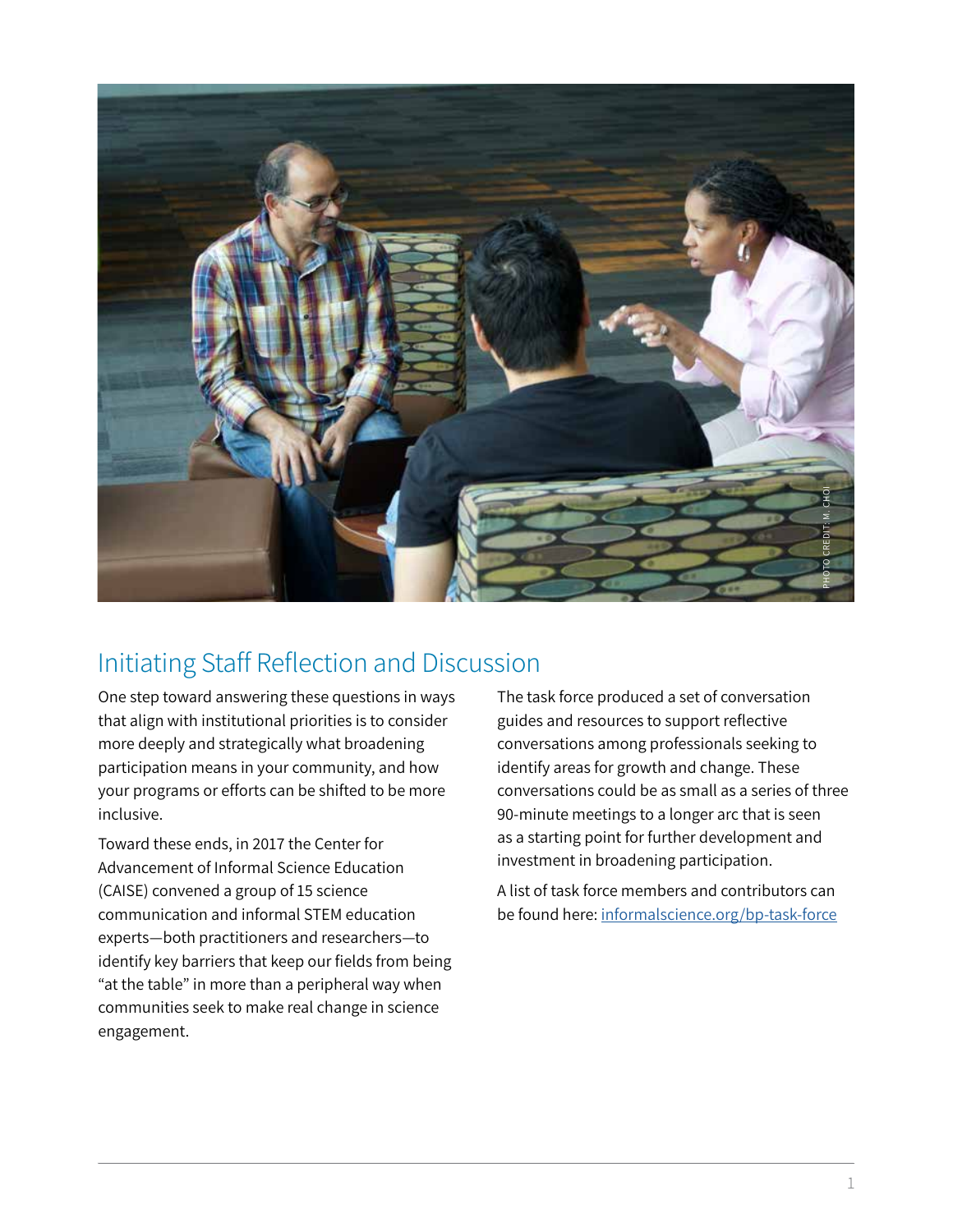# Using Professional Learning Resources

The task force developed a report, Broadening Perspectives on Broadening Participation in STEM, that summarizes five key topics that the field needs to grapple with in order to make progress—at scale—towards sustained and impactful broaden participation in STEM efforts. These include:

- **1.** The public engagement sector should, but currently does not, play a vital role in broadening participation in STEM.
- **2.** The public engagement sector could advance more compelling reasons for why people historically underrepresented in STEM fields should choose STEM.
- **3.** The public engagement sector could make a stronger effort to disrupt the dominant cultural norms of STEM (which are white, male, and western) to show how STEM relates to and can be advanced through other cultural ways of knowing and being.
- **4.** The public engagement sector could strive to be better integrated and connected with the broader local STEM learning ecosystem, and design programs that explicitly and intentionally help advance people's STEM activities within those ecosystems.
- **5.** Broadening participation, equity, and inclusion work needs to be positioned as core to the organization's mission and success, and not tacked on or siloed within an organization or program.



COASST | Pacific Northwest, US and Canada

To support reflective conversations that address the issues above, the task force also developed a set of "practice briefs" that can serve as advance readings.

These reflective conversations are meant to lead to new insights about if and how our programs or practices are challenging or reinforcing patterns of who participates in STEM. The goal is to help participants clarify specific action steps they can take to make programs more inclusive, to develop a culture of reflective inquiry, and a commitment to broadening participation in ways that make sense in your local organization and context.